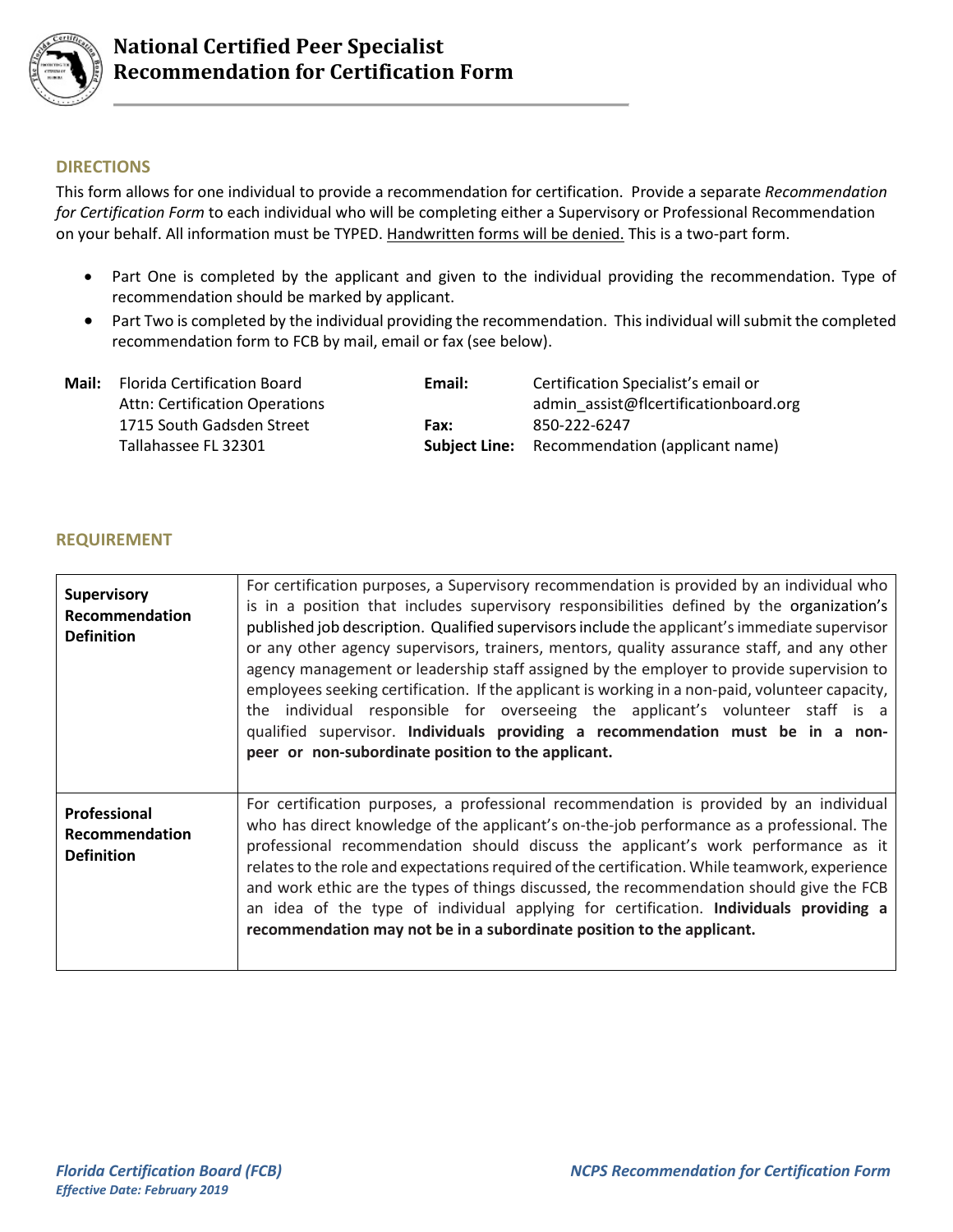

# **National Certified Peer Specialist Recommendation for Certification Form**

#### **All information must be typed. Handwritten forms will be denied.**

### **Part 1: To be completed by the applicant prior to providing to individual for completion.**

| Applicant Information: Please complete type of recommendation requested. Use a separate form for each individual<br>providing a recommendation for certification. |
|-------------------------------------------------------------------------------------------------------------------------------------------------------------------|
|                                                                                                                                                                   |
| <b>Applicant Name:</b>                                                                                                                                            |
|                                                                                                                                                                   |
| <b>Credential Applied For:</b>                                                                                                                                    |
|                                                                                                                                                                   |
| Name of Individual Providing the Recommendation:                                                                                                                  |
|                                                                                                                                                                   |
| <b>Type of Recommendation (select one)</b><br>Professional<br><b>Supervisory</b>                                                                                  |

#### **Part 2: To be completed by the recommender and submitted directly to the FCB.**

| <b>Section A: Recommender's Contact Information</b> |                        |
|-----------------------------------------------------|------------------------|
|                                                     |                        |
| <b>Last Name:</b>                                   | <b>First Name:</b>     |
|                                                     |                        |
| Title:                                              | Employer:              |
|                                                     |                        |
| <b>Email Address:</b>                               | <b>Business Phone:</b> |
|                                                     |                        |
| <b>Work Address:</b>                                |                        |
|                                                     |                        |
| City:                                               | State:                 |
|                                                     |                        |
| Zip Code:                                           | County:                |

**Section B:** Please describe the nature of your relationship with the applicant, including how you are eligible to provide the applicant with a recommendation for certification.